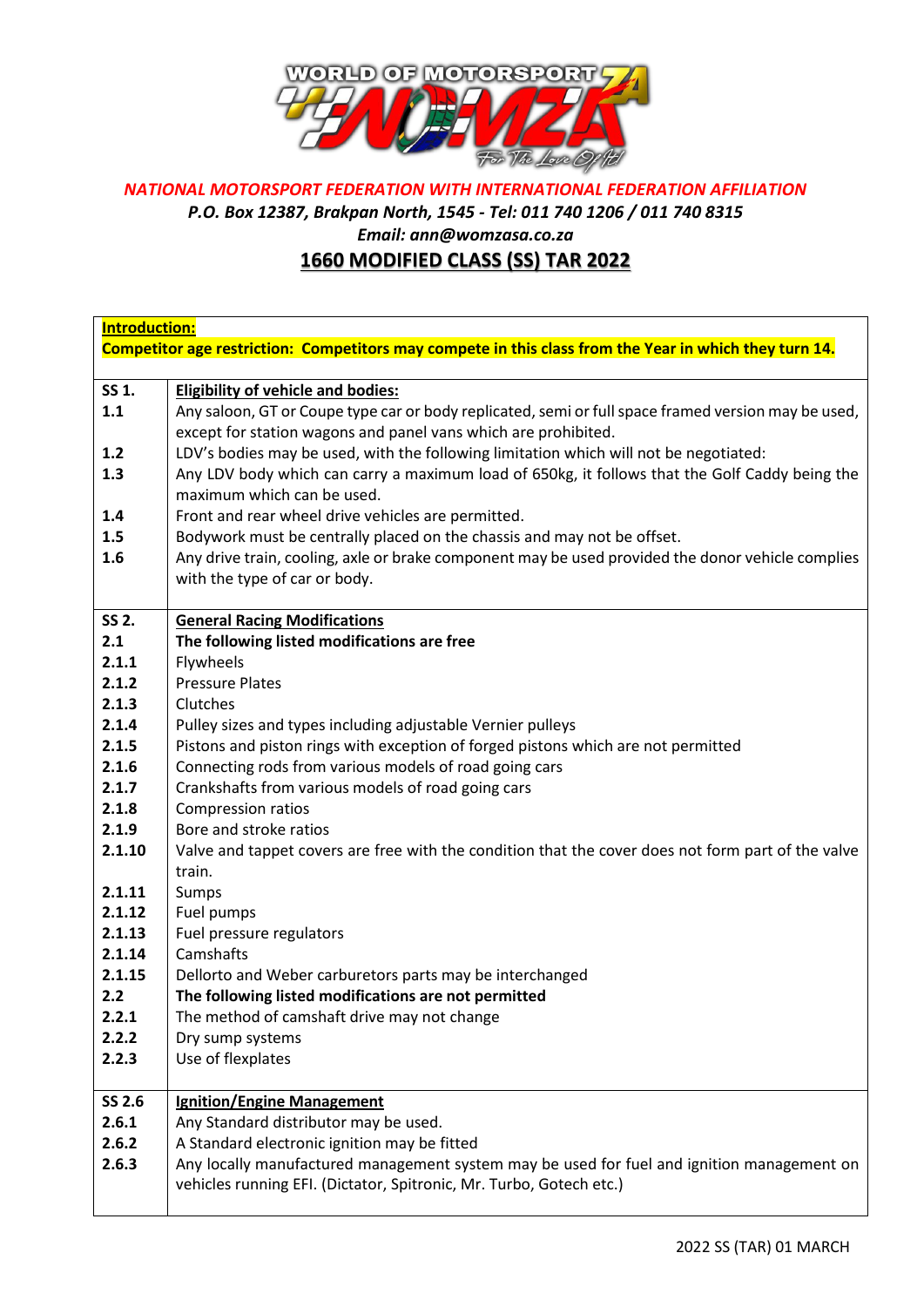| 2.6.4         | Any aftermarket Spark Booster may be fitted to engines using carburetors and distributor type                                                        |
|---------------|------------------------------------------------------------------------------------------------------------------------------------------------------|
|               | ignitions.                                                                                                                                           |
| <b>SS 2.7</b> | The following items are permitted:                                                                                                                   |
| 2.7.1         | Electronic Water Pumps ARE permitted.                                                                                                                |
| 2.7.2         | Roller rockers ARE permitted.                                                                                                                        |
| SS 3.         | <b>Brakes:</b>                                                                                                                                       |
| 3.1           | Restricted to 4,2 and single pot brake calipers from road going vehicles only.                                                                       |
| 3.2           | Master cylinders are free.                                                                                                                           |
| 3.3           | Aftermarket pedal boxes may be used.                                                                                                                 |
| SS 4.         | <b>Dimension and Weights:</b>                                                                                                                        |
| 4.1           | Weight of the car including competitor shall be a minimum of 800kg weighed pre, during or post<br>event with no tolerance permitted.                 |
| 4.2           | Wheelbase of the vehicle must be within 50mm of the original manufacturers prescribed<br>specifications.                                             |
| 4.3           | All four wheels of the vehicle must fit within the body of the vehicle, which determines the<br>maximum dimensions.                                  |
| 4.4           | Maximum length and width of the vehicle shall include the wing.                                                                                      |
| 4.5           | Maximum length of the vehicle is 5000mm.                                                                                                             |
| 4.6           | Maximum width of the vehicle is 2000mm.                                                                                                              |
| 4.7           | All 4 wheels of the vehicle must fit within the body of the vehicle which determines the maximum                                                     |
|               | dimensions.                                                                                                                                          |
| SS 5.         | Engine:                                                                                                                                              |
| 5.1           | Donor Engines are free provided they are commercially available and do not have sport type                                                           |
|               | applications                                                                                                                                         |
| 5.2           | Engine displacement may not exceed 1660cc                                                                                                            |
| 5.3           | Only 3 or 4-cylinder 4 stroke engines permitted                                                                                                      |
| 5.4<br>5.5    | Engines restricted to 2 valves per cylinder<br>Turbo or super charging is not permitted                                                              |
| 5.6           | Fuel injection systems are permitted                                                                                                                 |
| 5.6.1         | Injectors are free but limited to one injector per cylinder only                                                                                     |
| 5.6.2         | Single throttle body on Plenum system may not exceed 70mm                                                                                            |
| 5.6.3         | The Plenum design is free.                                                                                                                           |
| 5.6.4         | Individual throttle bodies (4) are permitted and may not exceed 43mm in size                                                                         |
| 5.6.5         | Side Draft Carburetors may be modified to be a throttle body but may not exceed 43mm                                                                 |
| 5.6.6         | Fuel rails free                                                                                                                                      |
| 5.7           | Side Draught carburetors restricted to 40mm                                                                                                          |
| 5.7.1         | Choke tubes sizes free                                                                                                                               |
| 5.7.2         | All modifications to the carburetor and jets are permitted provided the carburetor does not<br>measure more than 40mm at the throat and butterflies. |
| 5.8           | Ram air system from positioning of ducting and air filter systems is permitted                                                                       |
| 5.9           | Fasteners on engines free                                                                                                                            |
| 5.10          | Remote oil filter housings and aftermarket oil filters are permitted.                                                                                |
| 5.11          | Oil coolers are permitted.                                                                                                                           |
|               |                                                                                                                                                      |
| SS 6.         | <b>Engine positioning: - Rear wheel drive and Belly Plate</b>                                                                                        |
| 6.1           | The rear face of the engine is where the bell housing and the engine meet will not be more than                                                      |
|               | 600mm back of Centre line of the front wheels.                                                                                                       |
| 6.2           | <b>Belly plate</b>                                                                                                                                   |
| 6.2.1         | A steel or aluminium belly plate must be installed between the chassis rails to cover the area under                                                 |
|               | the engine and gearbox. This belly plate must be secured using rivets or bolts. Cable ties and Tex                                                   |
|               | screws are not permitted. It must be effective in containing any fluid that may drip out of the engine                                               |
|               | and gearbox.                                                                                                                                         |